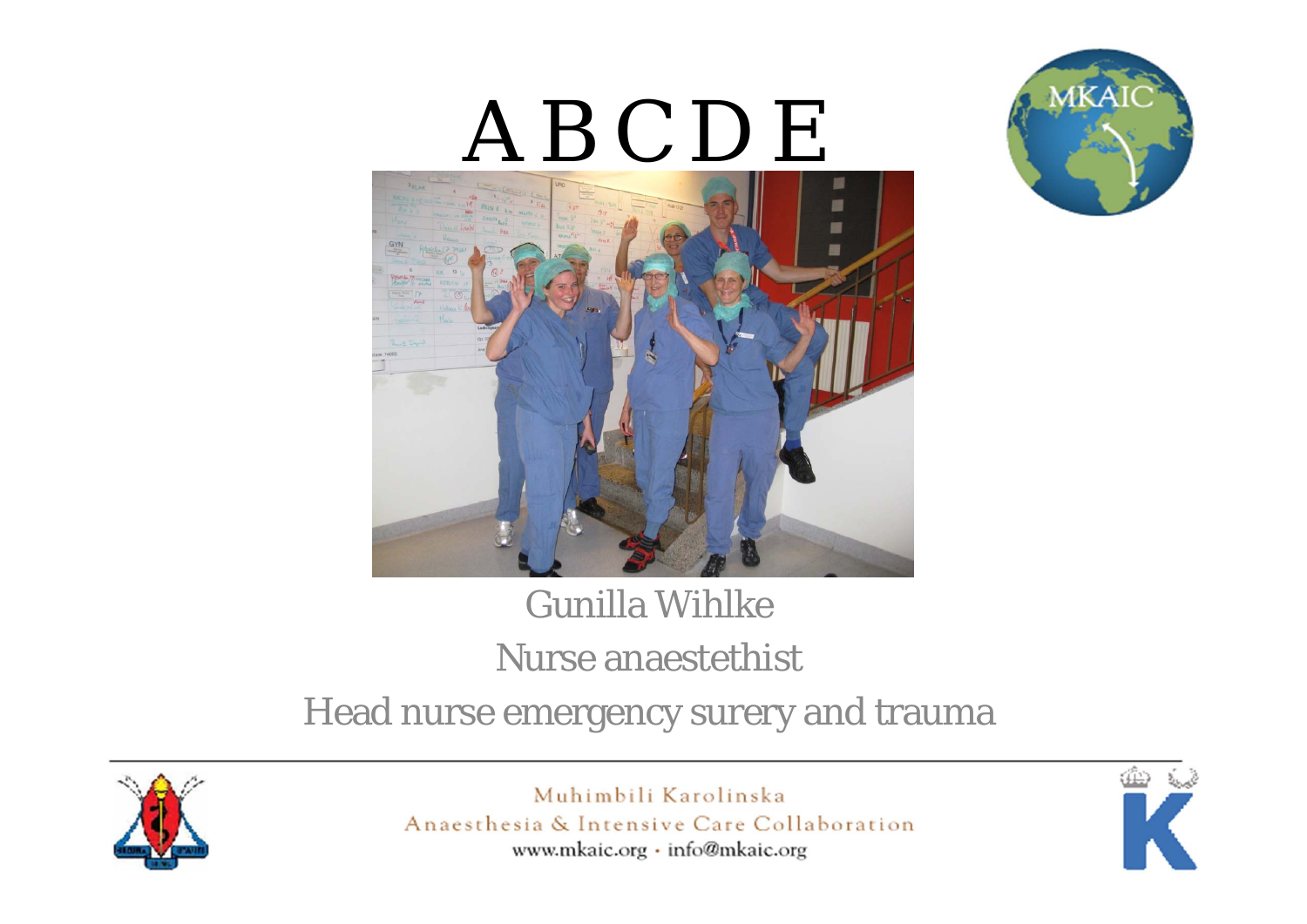# Objectives



- •What is ABCDE
- •Why ABCDE
- Outline ABCDE
- Practical examples of ABCDE





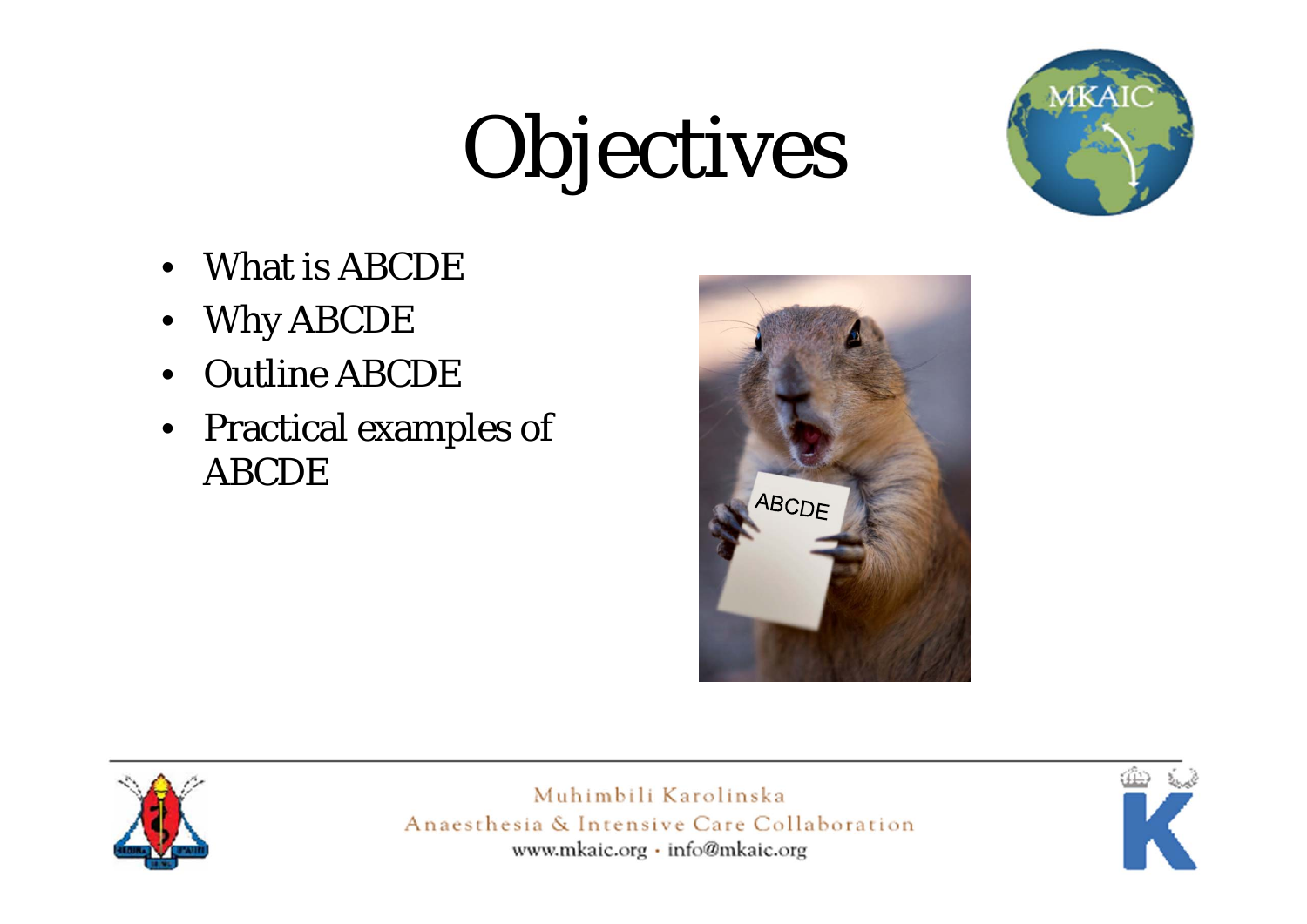# What is ABCDE



- Not just an algorithm
- •ATLS
- Used worldwide
- Useful in all acute situations everywhere



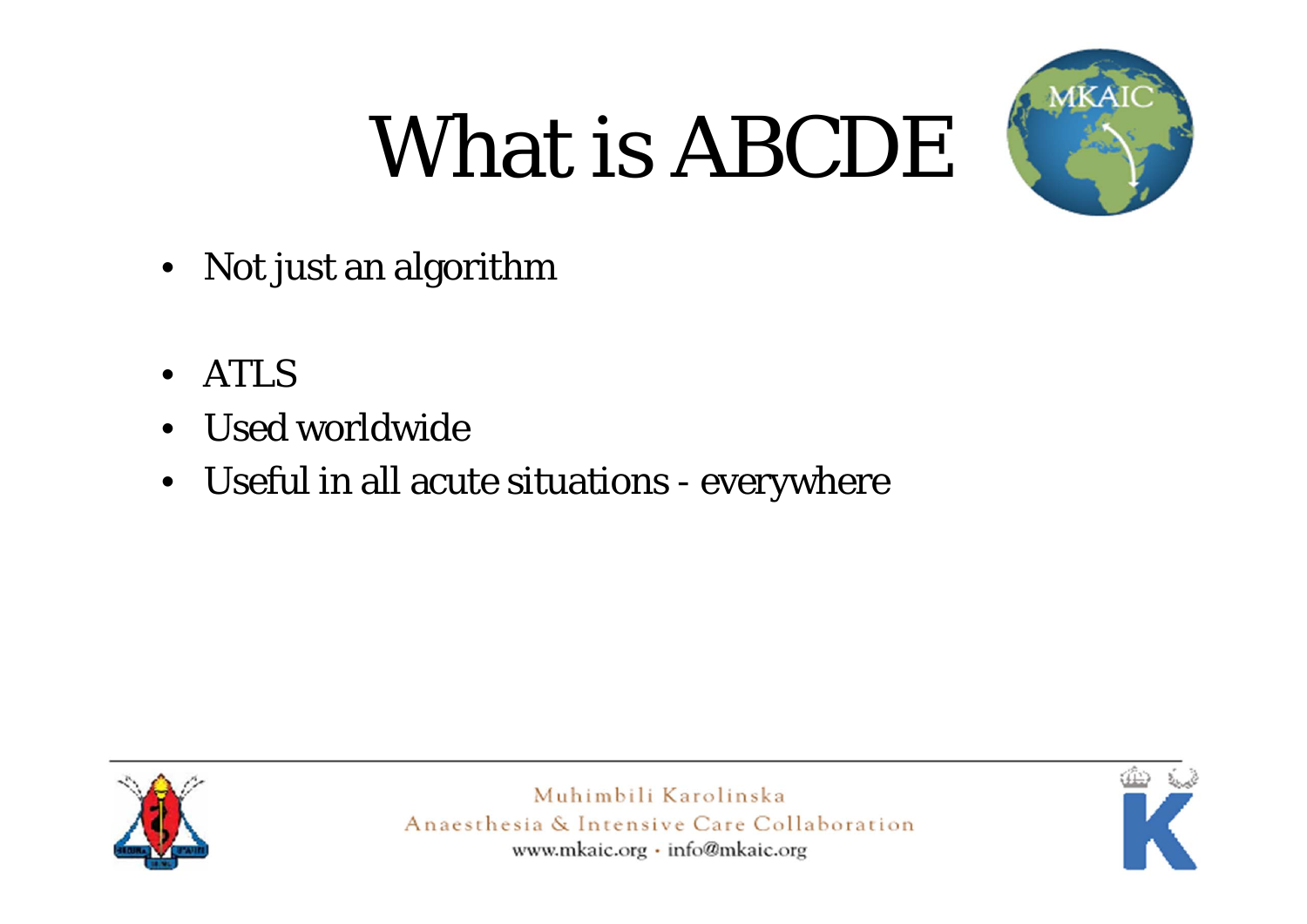# Why ABCDE



- •Easy to remember
- $\bullet$ Structure - helping hand
- Find and treat the most urgent problem first
	- –take things in correct sequence





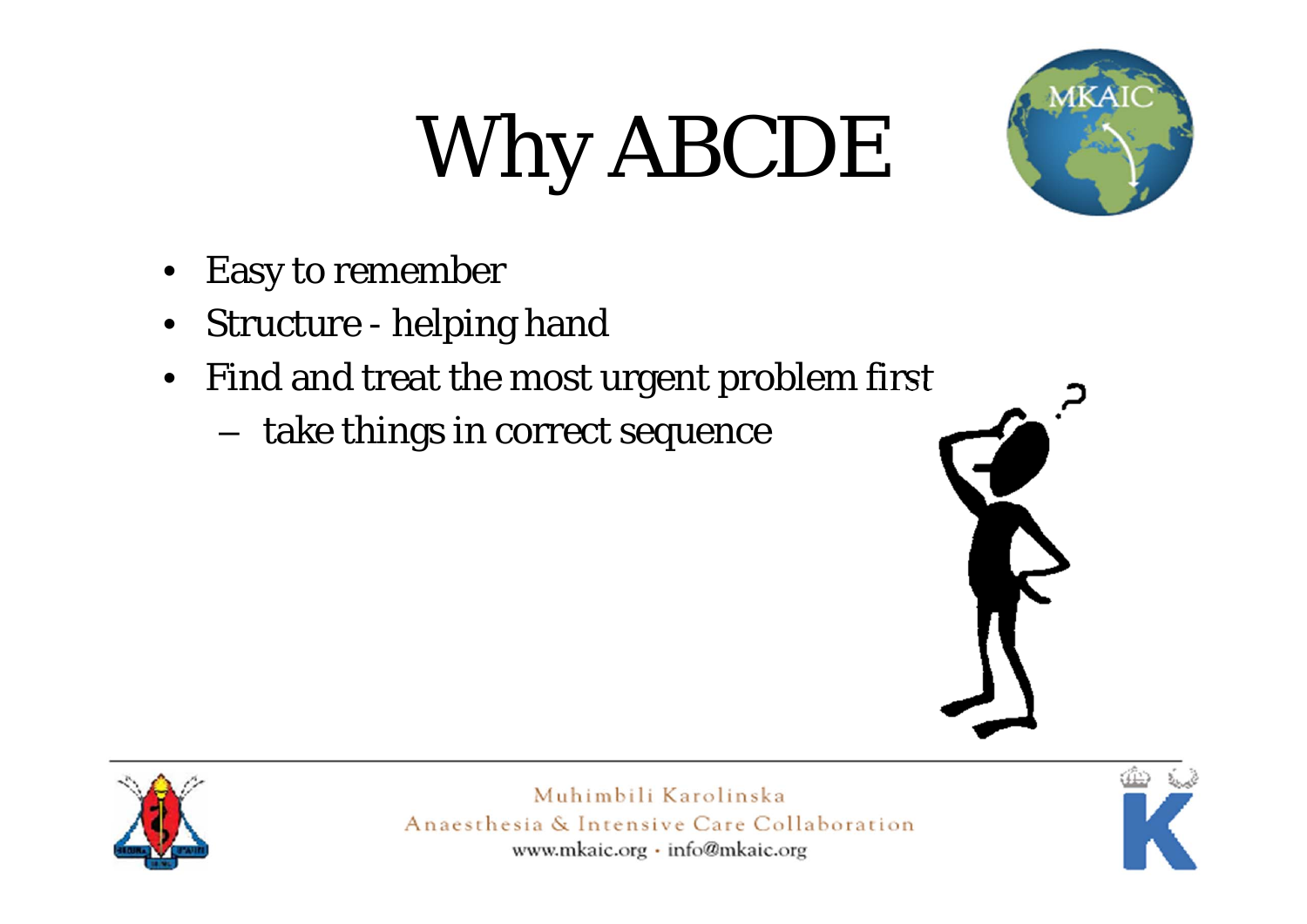# How to do it



#### Call for help

- •**Assess**
- •Treat
- $\bullet$ Re-assess
- Look listen feel
- A Airway
- B Breathing
- C Circulation
- D Disability
- E Everything else

### Quick and easy treatment often solve the problem!



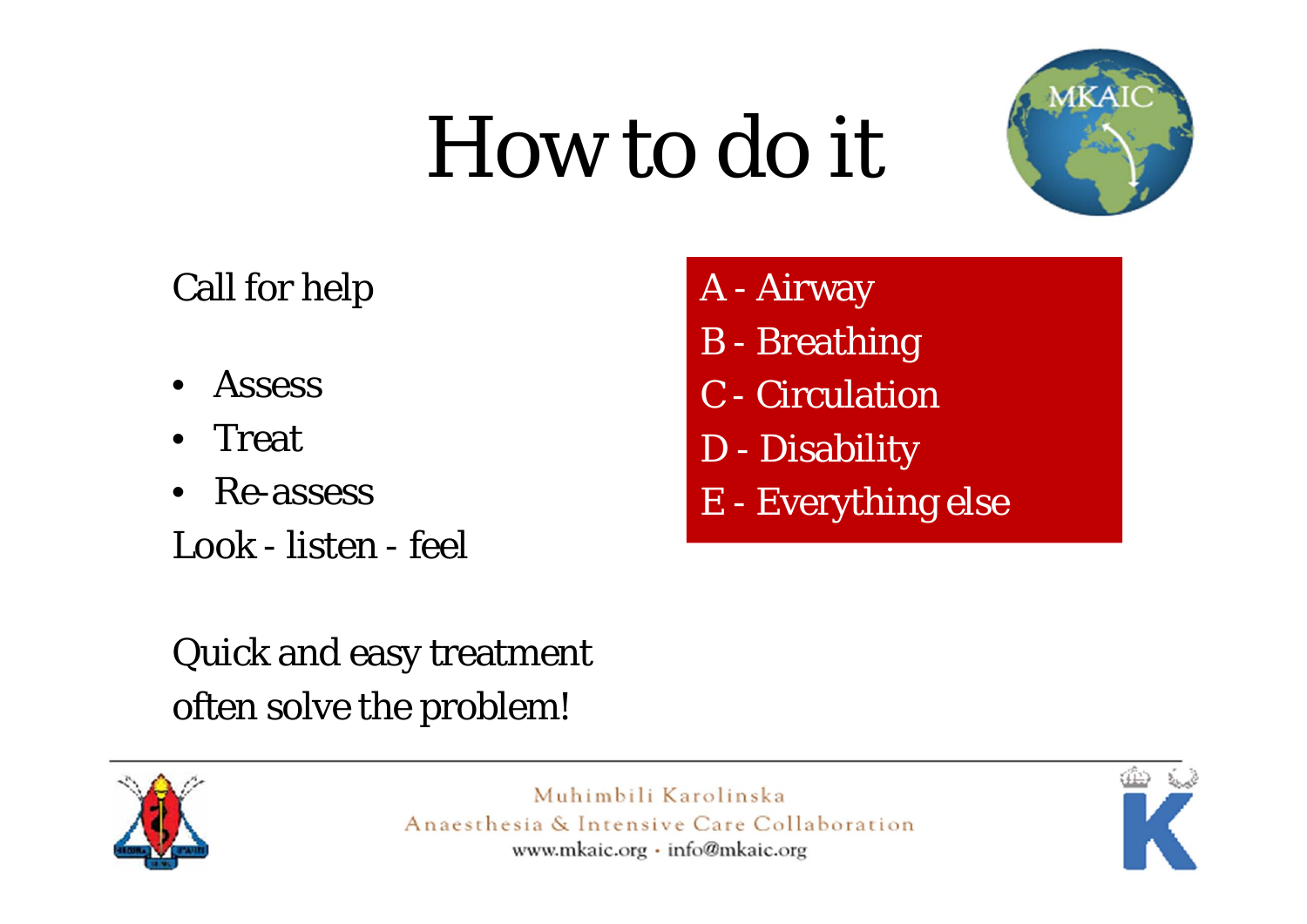# Airway



### **Assess**

- Opening the mouth and look for blood, mucus, vomit or obstruction by tongue
- Listening for snoring, gurgling or no breath sound
- Feel the breath on your skin





Decreased level of consciousness

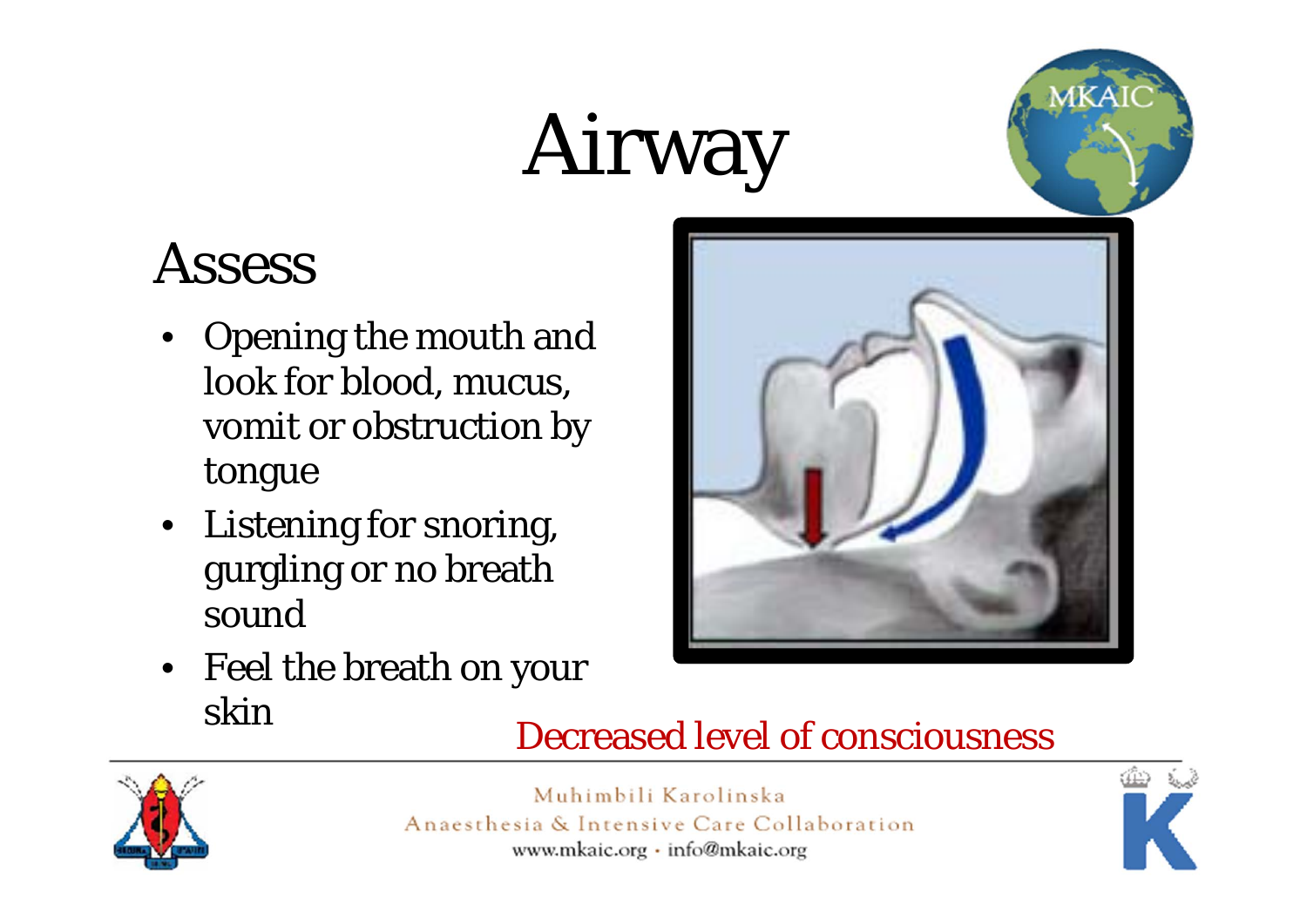## Airway



### Treat

- Lateral position
- $\bullet$ Chin lift or jaw thrust
- Suction if needed
- •Oropharyngeal airway
- $\bullet$ • Intubate



### Re-assess



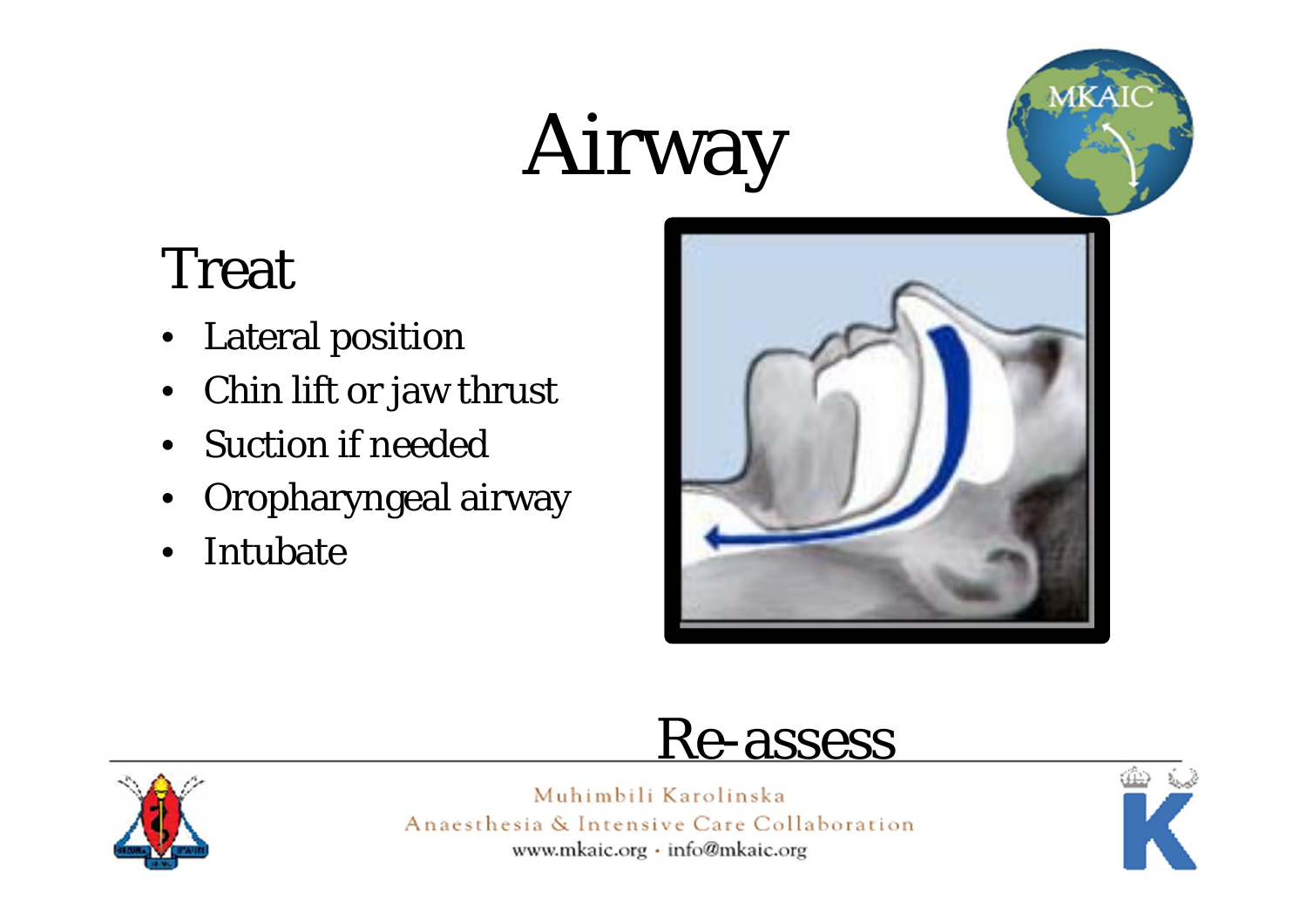## Special consideration for the obstetric patient



- Swollen mucosal
- $\bullet$ Increased risk for aspiration

#### More difficult to intubate!

Treat the upper respiratory tract very gently during intubation and suction.

Be careful if you use a nasopharyngeal airway.



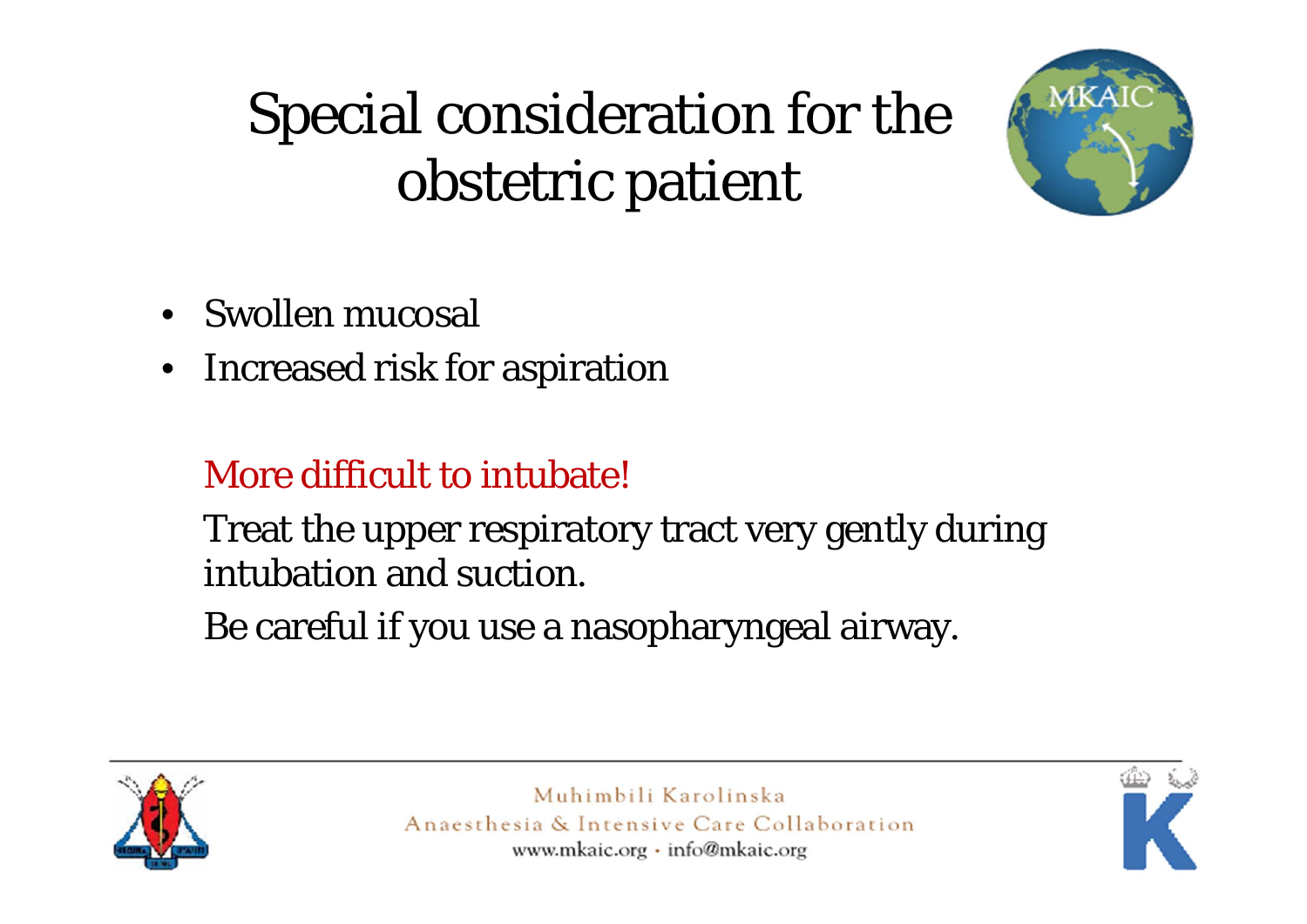# Breathing



### **Assess**

- •Observe chest movements
- Listen to breath sounds
	- –– frequency, count 30 sec
	- –depth
	- regular/irregular
- Look for cyanosis
	- use of accessory muscles
- Pulse Oximeter



#### Respiratory rate 8-25



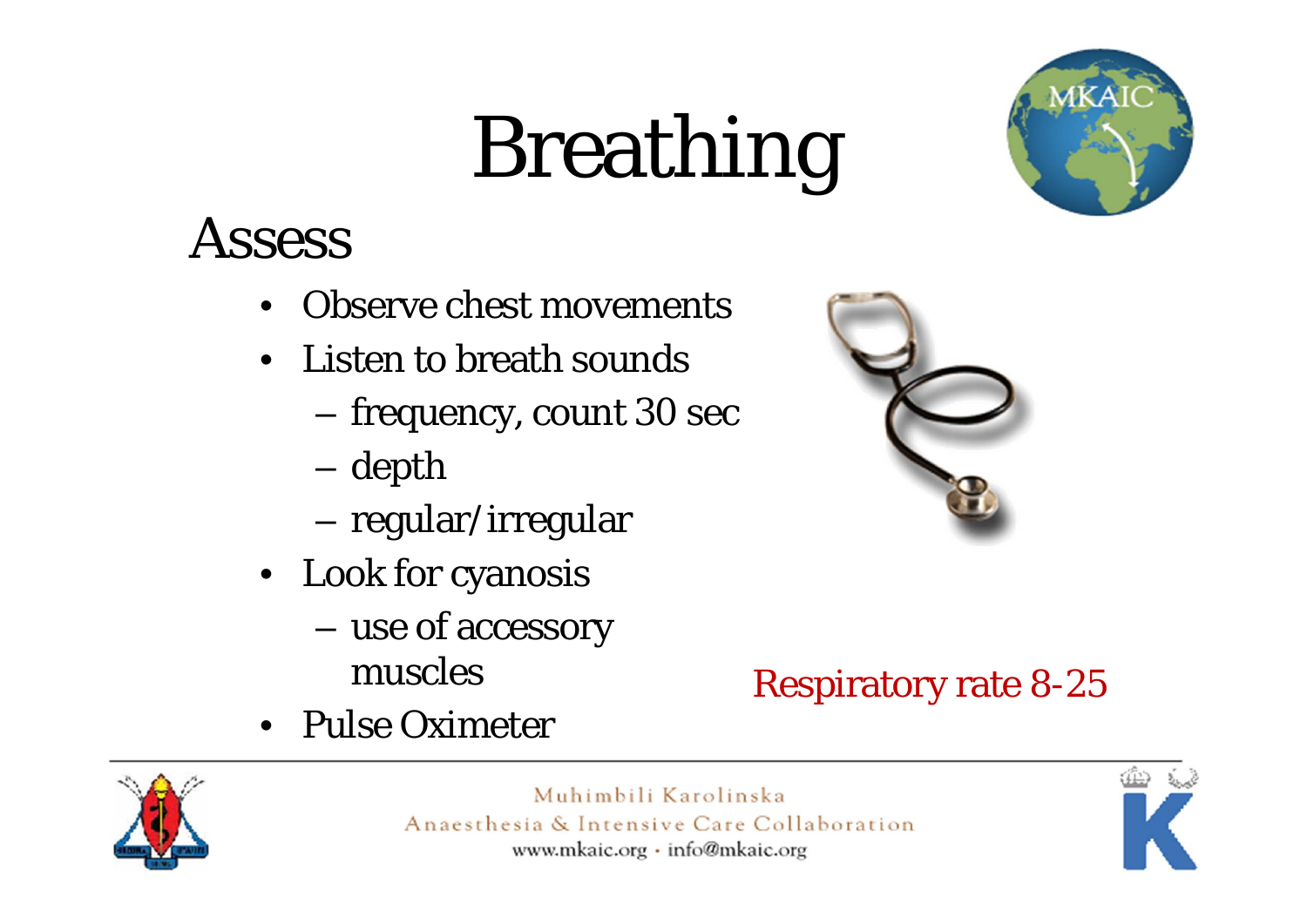# Breathing



### Treat

- $\bullet$ OXYGEN!!
- Assist breathing

### Re-assess





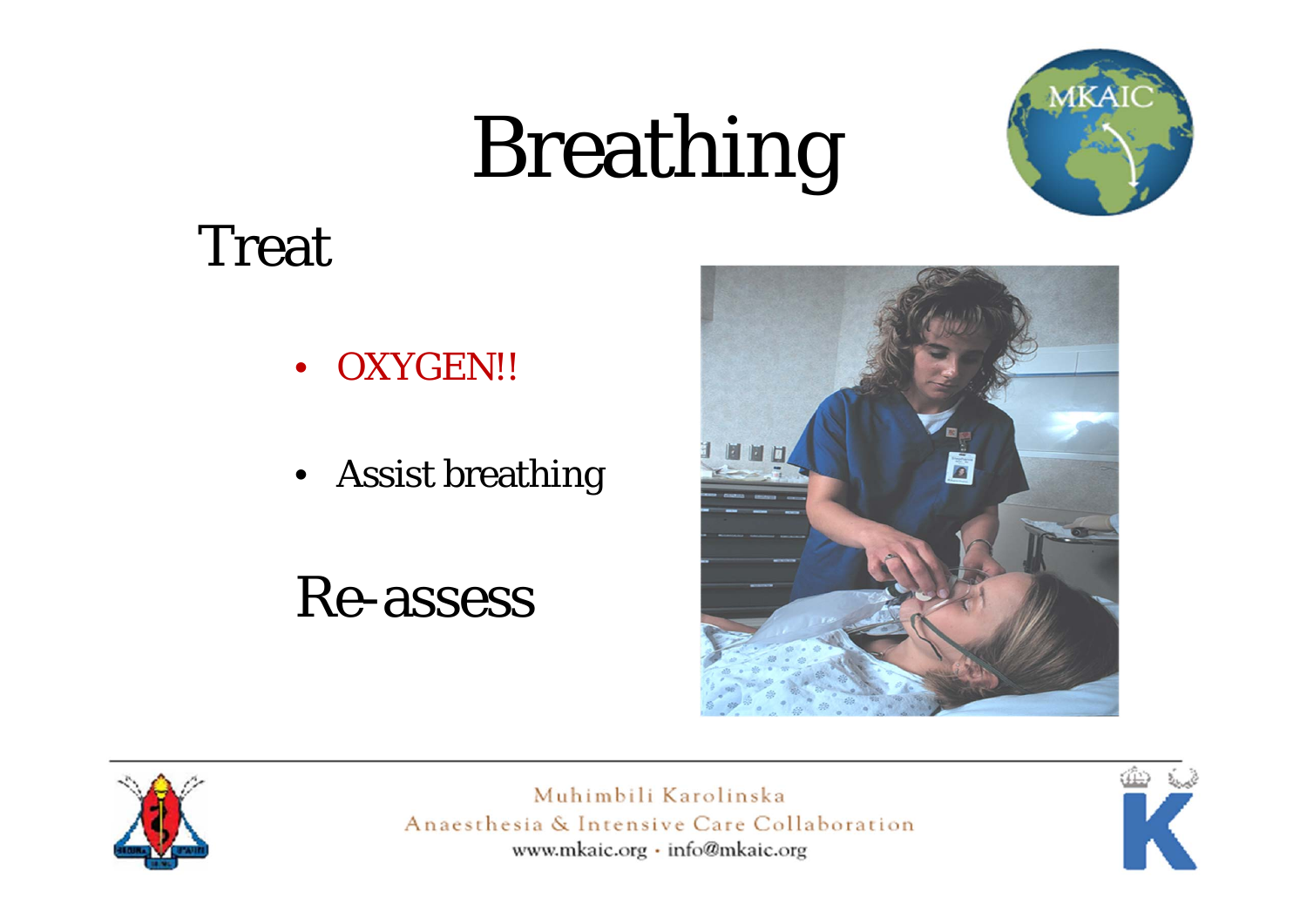## Special consideration for the obstetric patient



- •Oxygen consumption is increased
- •Oxygen reserve is decreased



## Hypoxic very quickly



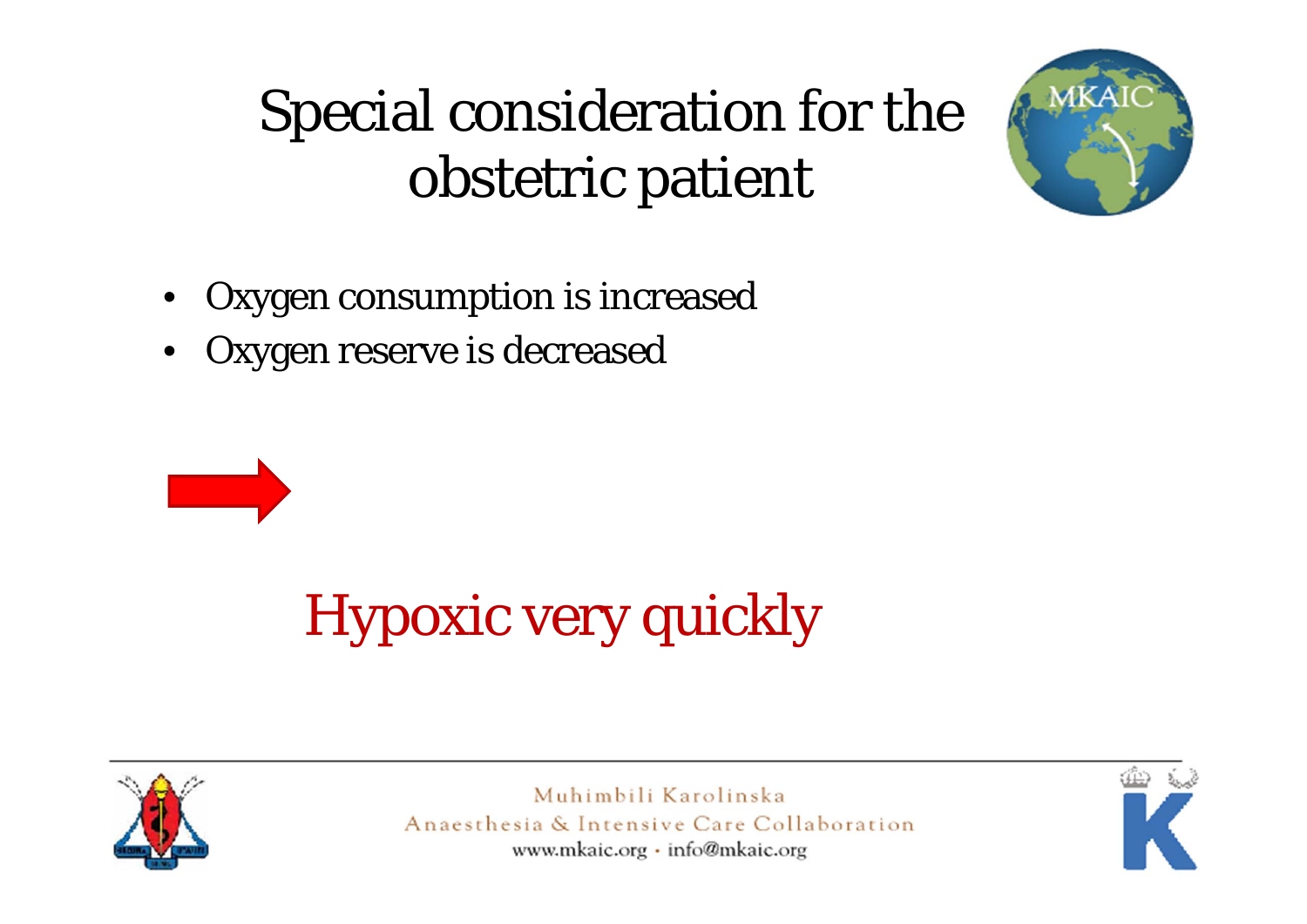## Circulation



### **Assess**

- Check the pulse, rate and quality
- Nausea?
- Confusion?
- Check the skin, temperature, color, humidity
- $\bullet$  Assess the amount of bleeding
- Blood pressure

#### Pulse  $< 100$ Blood pressure > 100



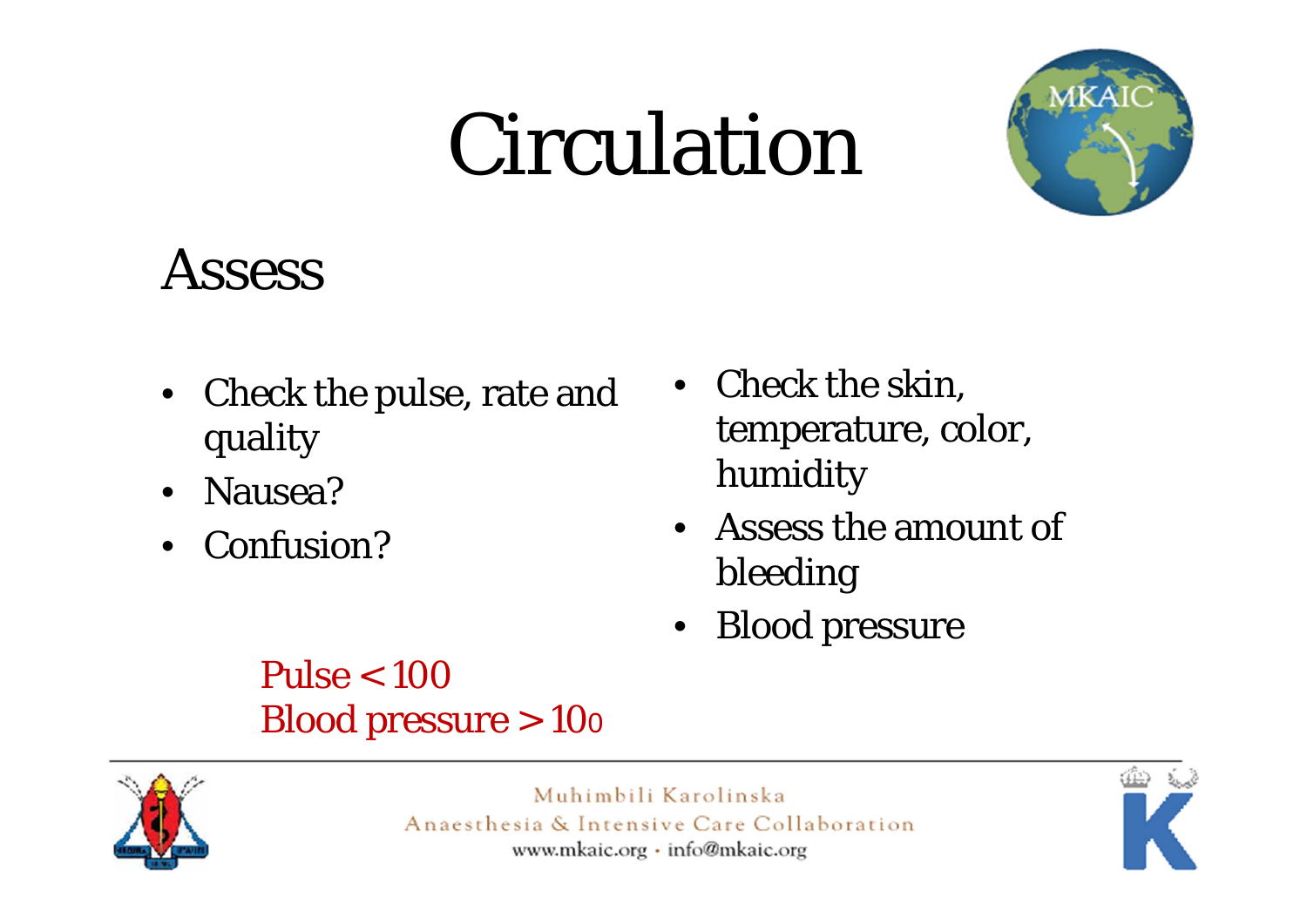## Circulation



### Treat

- Left tilt position, lumbar wedge
- •Raise the legs
- •Vein cannula
- •Crystalloid infusion
- •Ephedrine
- •Blood type and cross match
- •Stop any bleeding





Muhimbili Karolinska Anaesthesia & Intensive Care Collaboration www.mkaic.org · info@mkaic.org

Re-assess

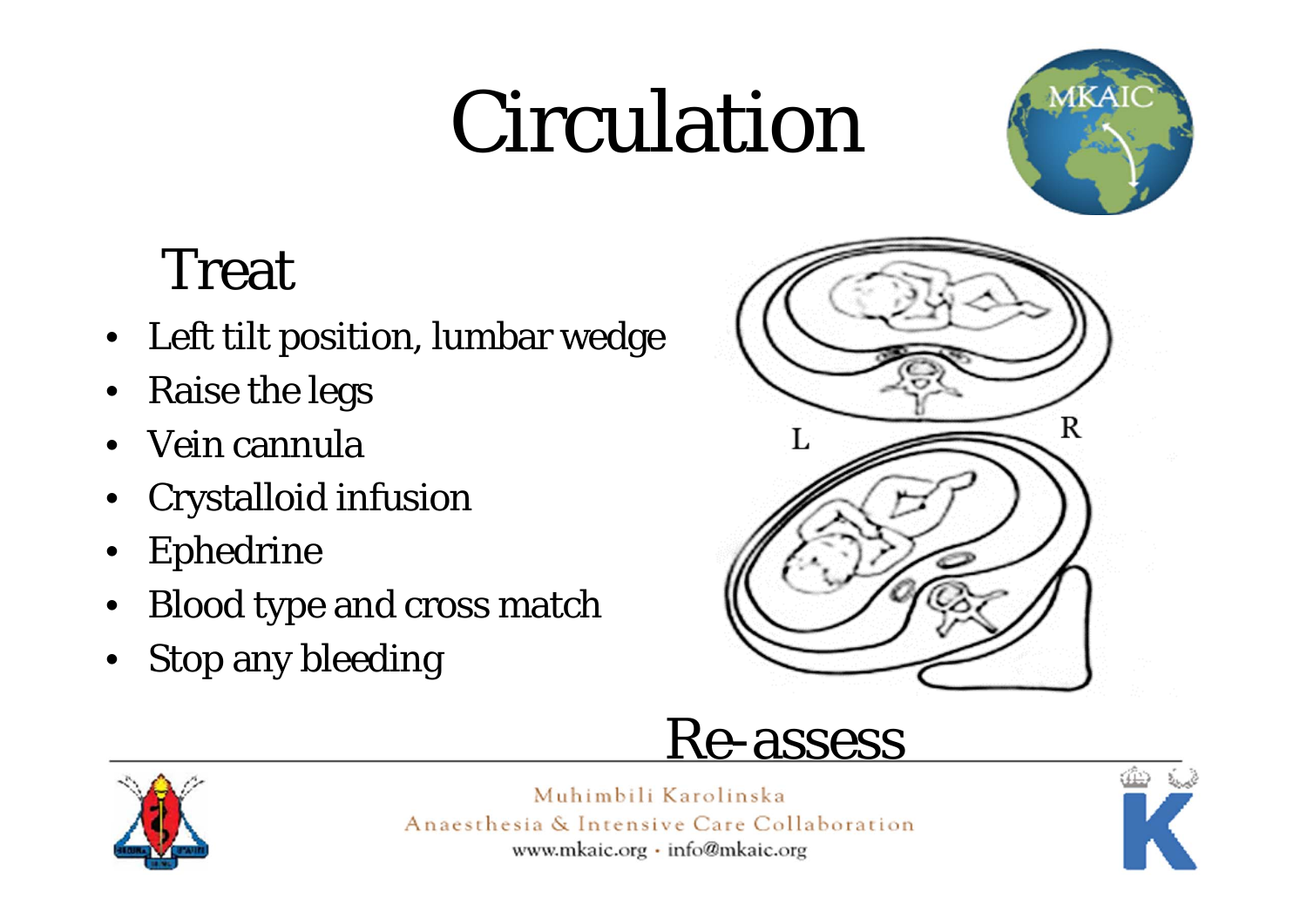### Special consideration for the obstetric patient



• A big uterus and supine position may lead to vena caval syndrome!!!

Lumbar wedge under the right hip





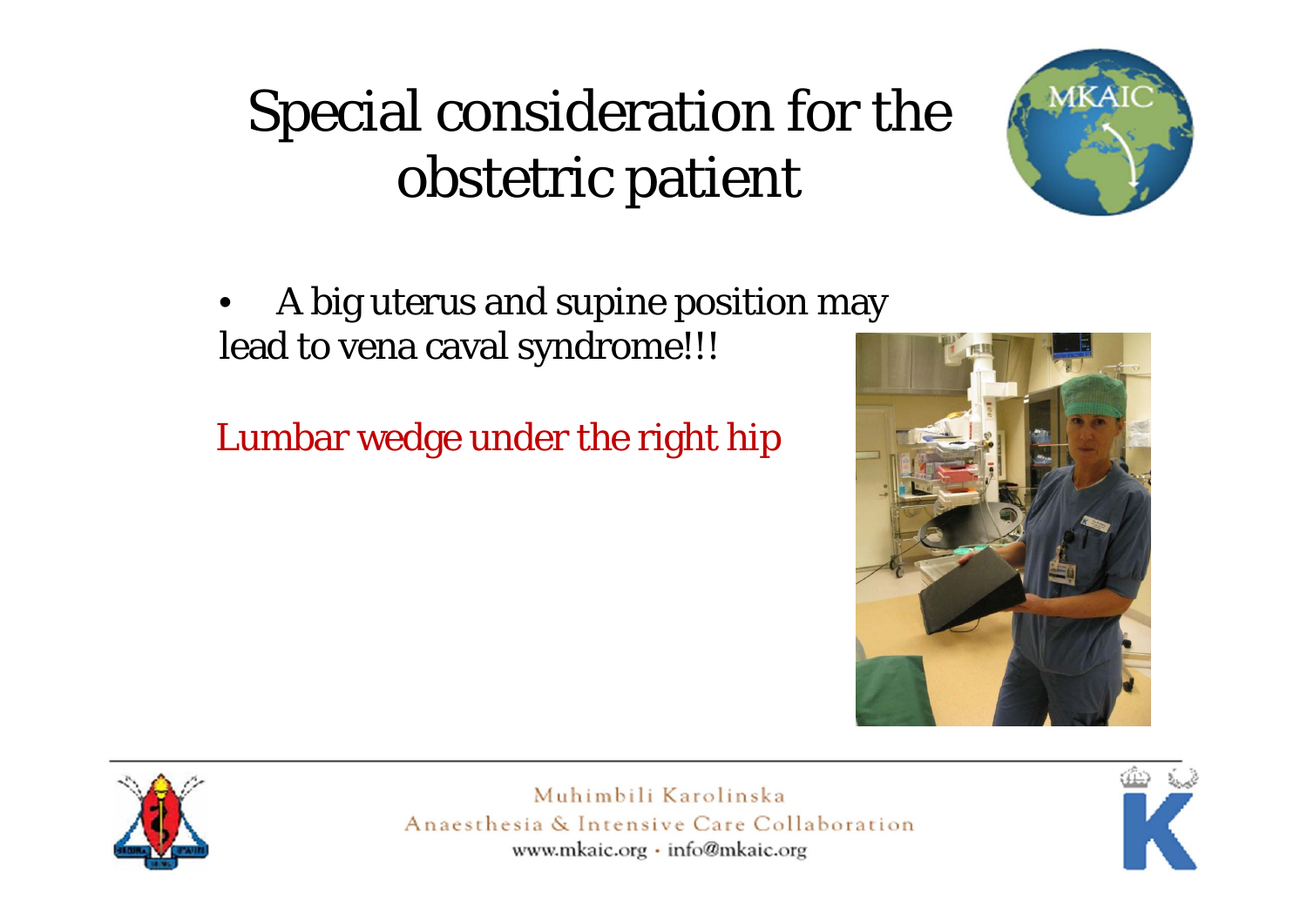# Disability



### **Assess**

- A Alert
	- V Verbal
	- P Pain
	- U Unresponsive



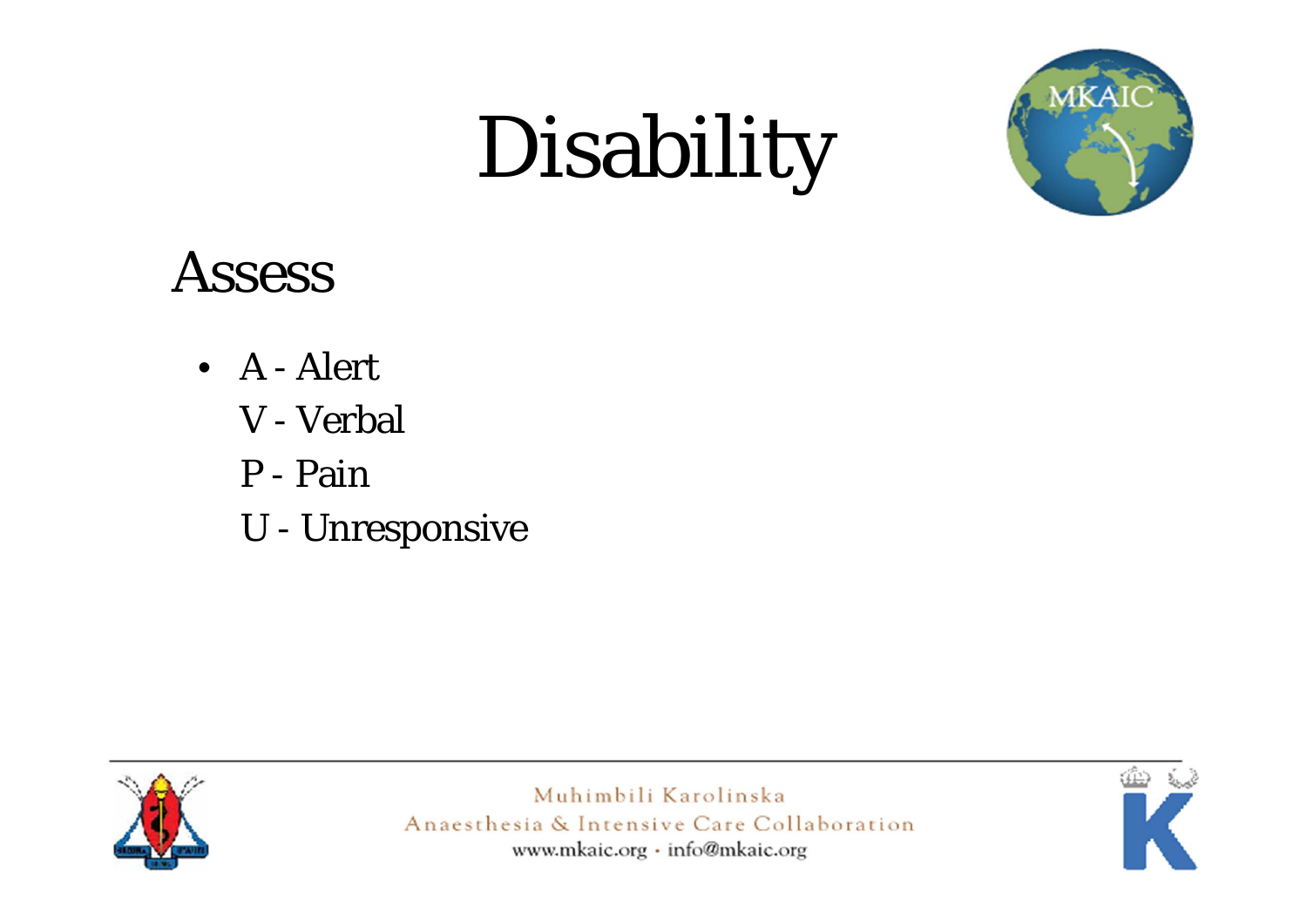# Disability



### Treat

- A B C
- $\bullet$ Underlying reason

### Re-assess



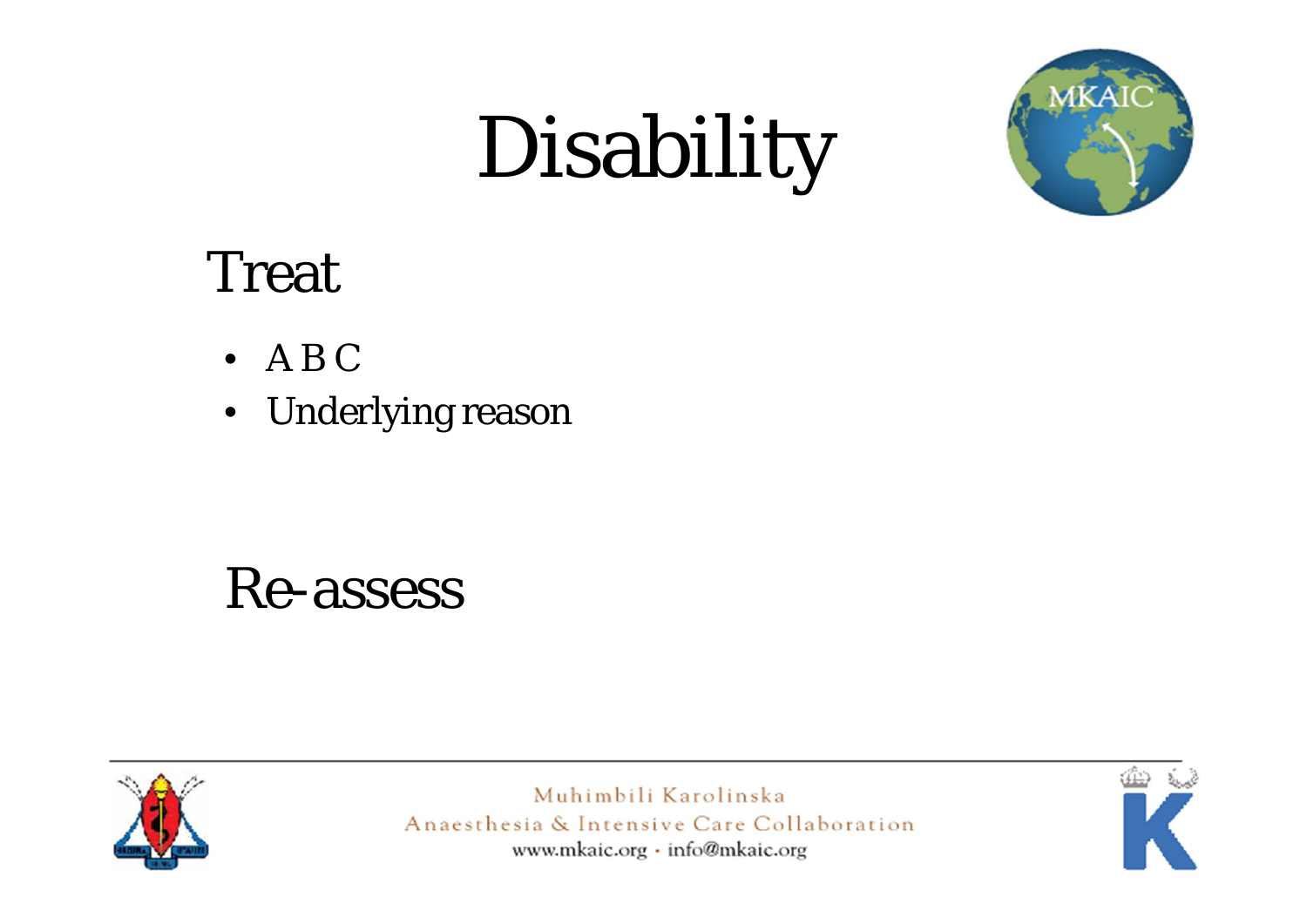

### Special consideration for the obstetric patient

- Pre-eclampsia
- $\bullet$ Eclampsia
- $\bullet$ Hyponatremia
- Hypoglucemia



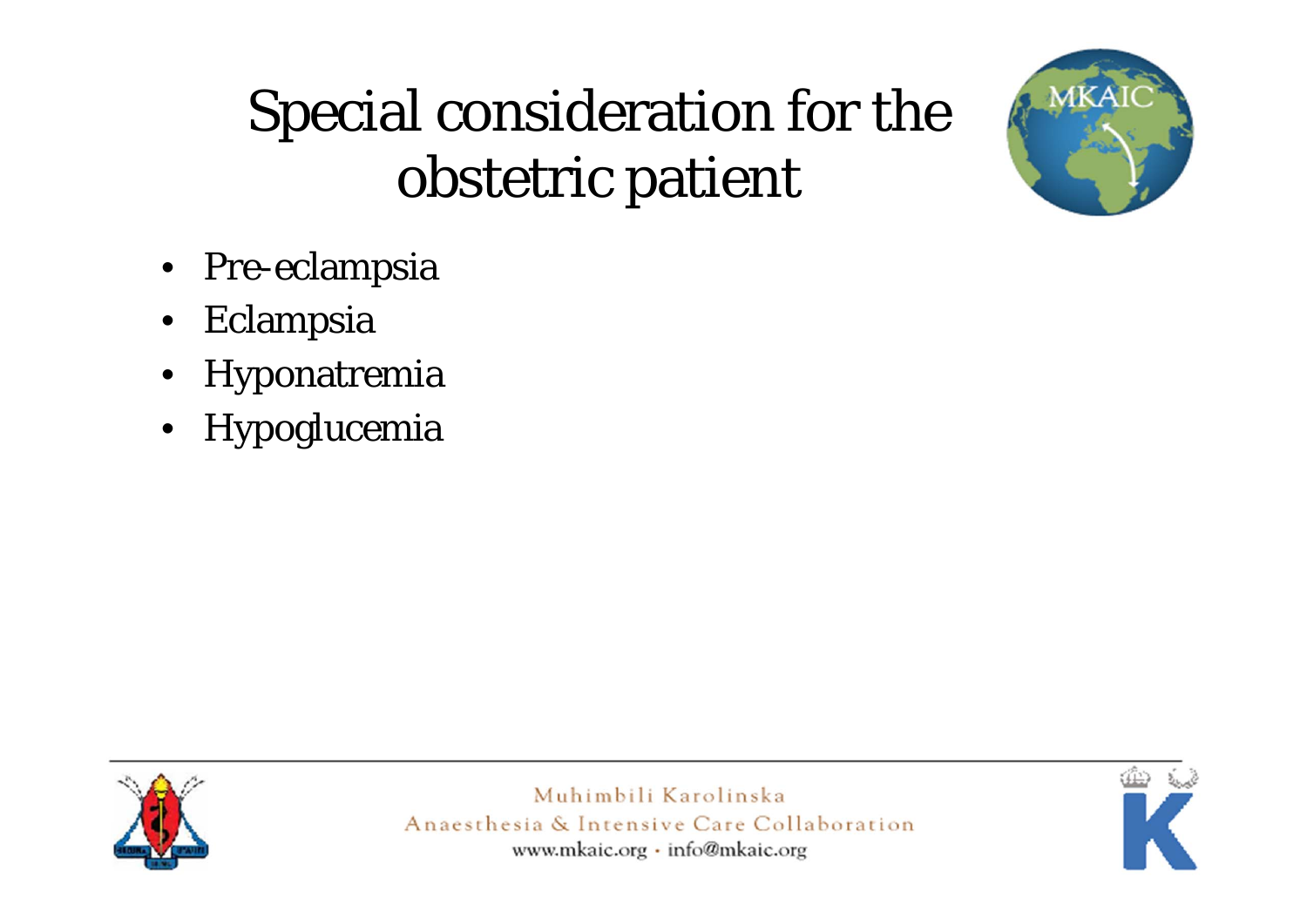

# E – Everything else

- $\bullet$ Assess everything else
- $\bullet$ Treat everything else



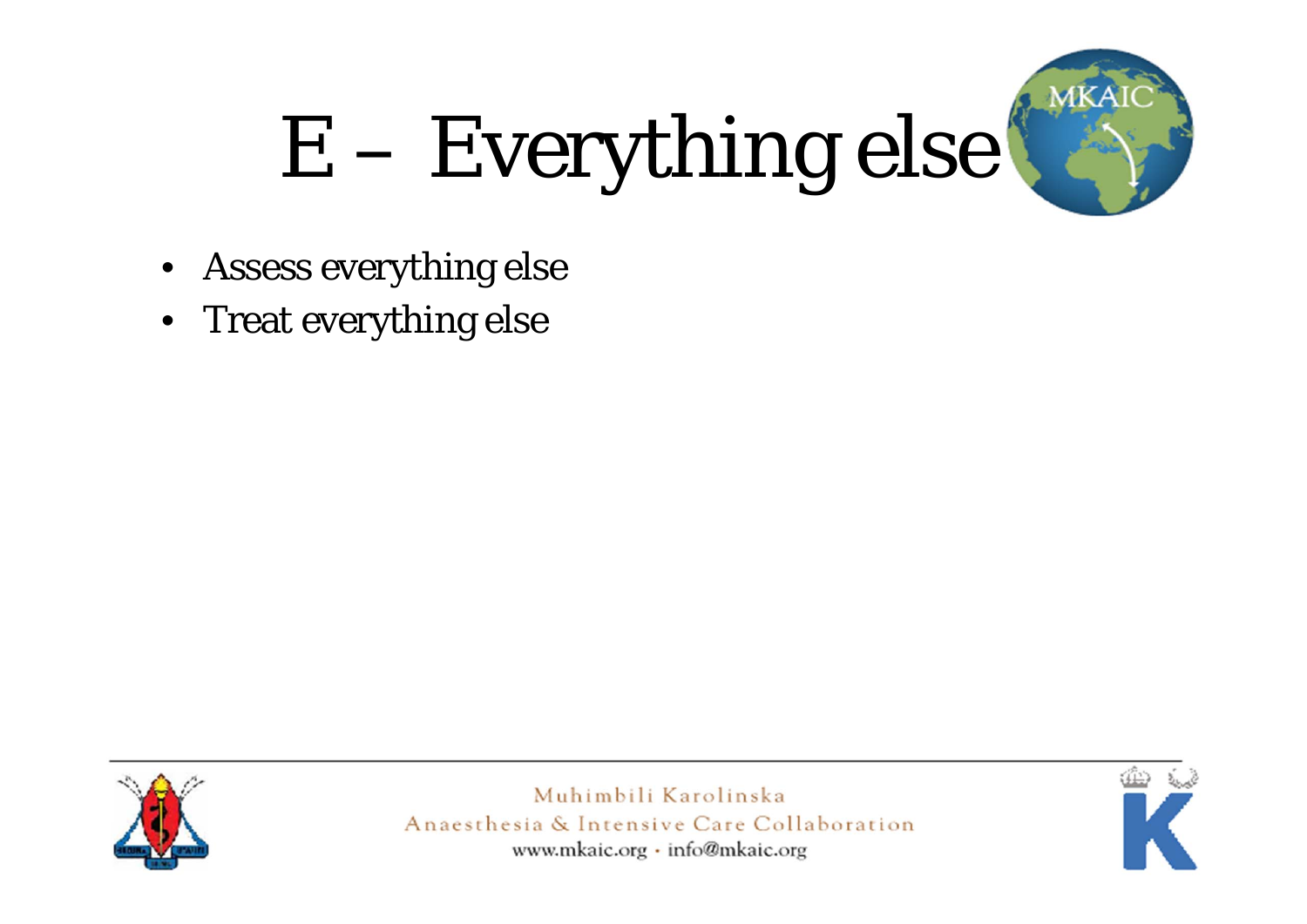## Teamwork





#### Call for help!



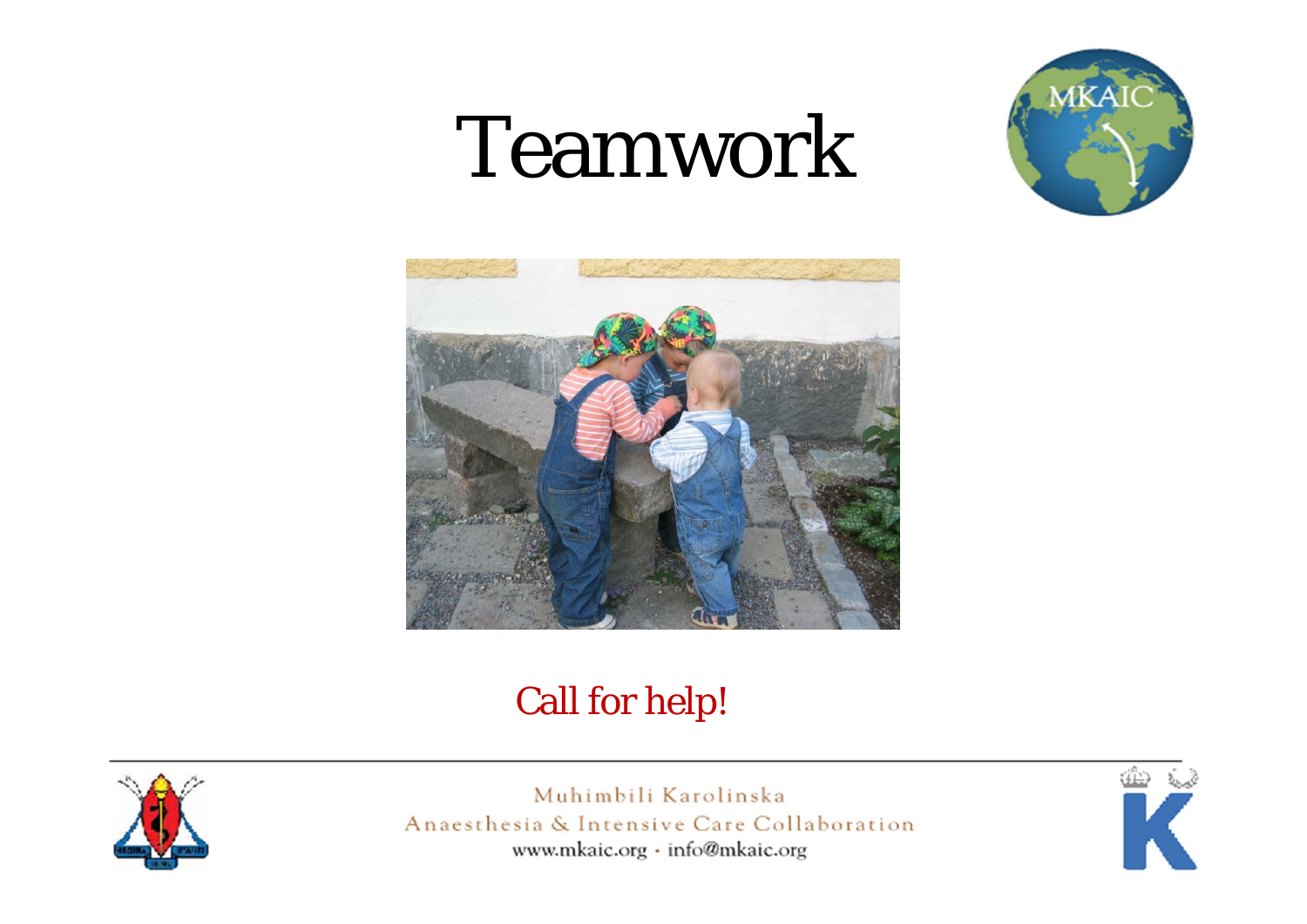# Summary



- A B C D E structure
- •Help in acute situations
- Take one step at a time: assess, treat, re-assess
- Se listen feel
- •Treat any problems you find before moving on
- Team work. Communicate clearly
- Call for help!